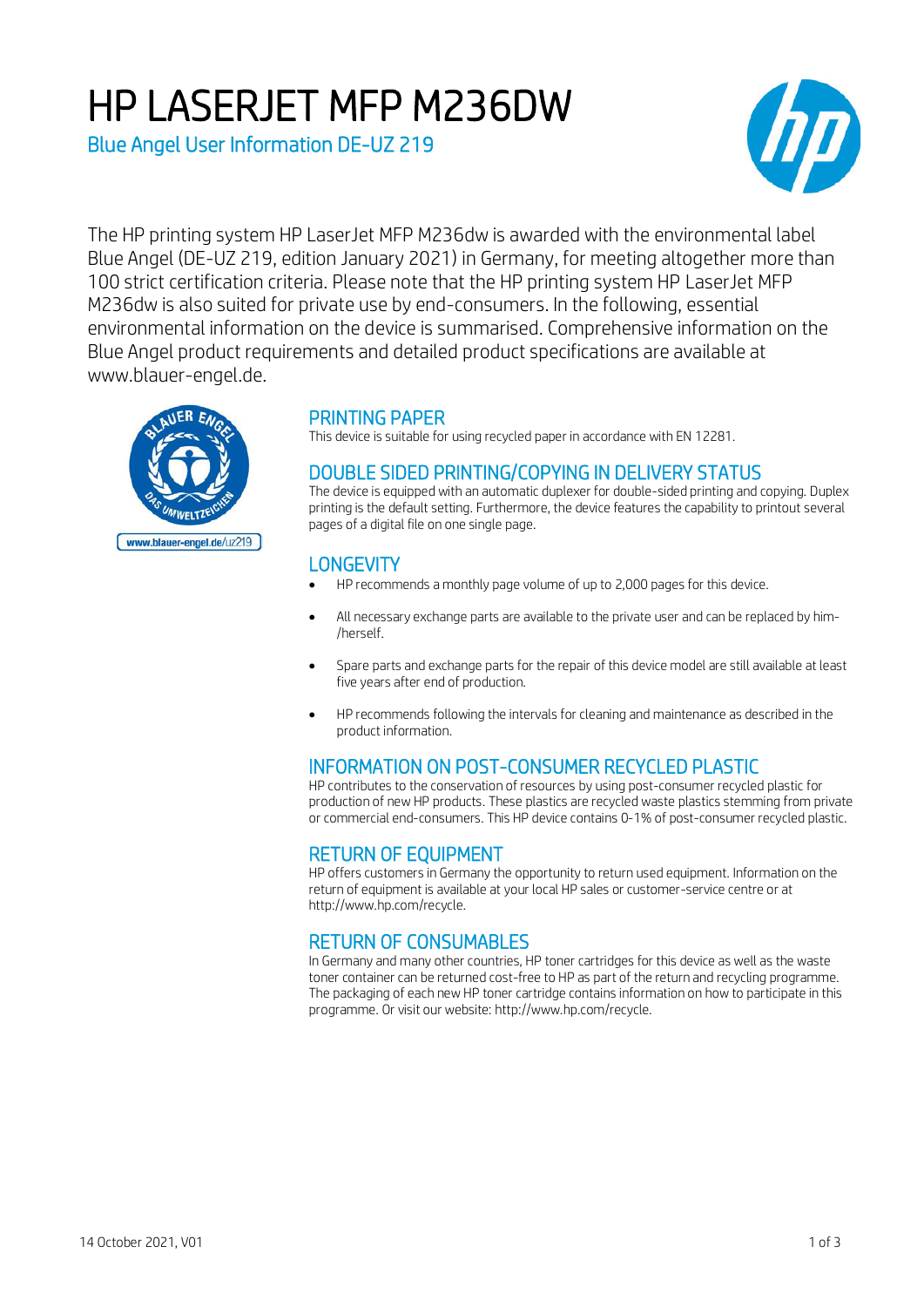### YIELDS OF CONSUMABLES

The HP toner cartridge HP 135A (W1350A) shipped with the product has a reference yield of 1,100 pages, determined according to ISO/IEC standard 19752.

The yield of this toner cartridge may be reduced as a consequence of the initial commissioning process or calibration processes of the HP printing system.

Further information can be found at http://www8.hp.com/h71041/learn-aboutsupplies/us/en/overview.php.

#### INFORMATION ON HANDLING OF THE TONER MODULES

- Please leave HP toner cartridges in their despatch packaging until you need them for use in your printer; when inserting the HP toner cartridge, please follow the information on handling.
- HP toner cartridges should never be opened by force. If toner dust escapes, e.g. as a result of inappropriate handling, inhalation of dust and skin contact are to be avoided as a precautionary measure.
- In case of skin contact wash affected areas thoroughly with soap and cold water. HP toner cartridges are to be kept out of the reach of children.

# AIR EMISSIONS

With original HP toners, the device passes the air emission test for monochrome printing according to DE-UZ 219. Since plastics of new electrical devices generally release small amounts of volatile substances into the room air, we recommend providing sufficient air exchange in rooms where new devices are set up.

## NOISE EMISSIONS

Declared sound power level for one-sided printing (LwAc)

In monochrome print mode 29 pages/minute: 6.57 Bels and 65.7 dB

## **ENERGY**

#### Energy information on HP LaserJet MFP M236dw

The consumption of electric power depends on its properties and on the way it is used. HP LaserJet MFP M236dw is designed and pre-set in a way to allow you to reduce electricity costs.

Directly after the last print or copy job, HP LaserJet MFP M236dw with its instant-on fuser technology switches over to an electric power saving mode, from which it can quickly print or copy again. If the device switches over to electric power saving modes, you can save electricity and operating costs. If the device is to print or copy again, there can be a short delay – this is called recovery time. However, the device meets the strict Blue Angel requirements for a recovery time (http://www.blauer-engel.de).

You can save electricity costs by shortening the device's delay times as it will switch over to an electric power saving mode more quickly. If you extend the delay time or deactivate the electric power saving mode, you should consider that consequently the device will consume more electric power and might no longer meet the maximum value for electric power consumption of the Blue Angel. We recommend not extending the delay times.

The device is so designed as to ensure that it can be switched to the Off-mode (standby) by pressing the on/off switch up to twice a day without suffering damage. This device does not have a switch by which it can be completely disconnected from the mains. When after having switched off the device you pull out the power plug, electric power consumption is completely stopped.

The table below lists the individual power consumption values as well as delay and recovery times (factory setting). With these values the device meets the Blue Angel requirements.

#### Overview of HP LaserJet MFP M236dw operating modes

Page throughput for A4 paper size (according to ISO/IEC 24734/24735):

In monochrome print mode: 29 pages/minute with a resolution of 236x236 dpcm (600x600 dpi) In monochrome copy mode: 29 pages/minute with a resolution of 236x236 dpcm (600x600 dpi) (dpcm = dots per centimetre [Bildpunkte pro Zentimeter]); (dpi = dots per inch [Bildpunkte pro Zoll])